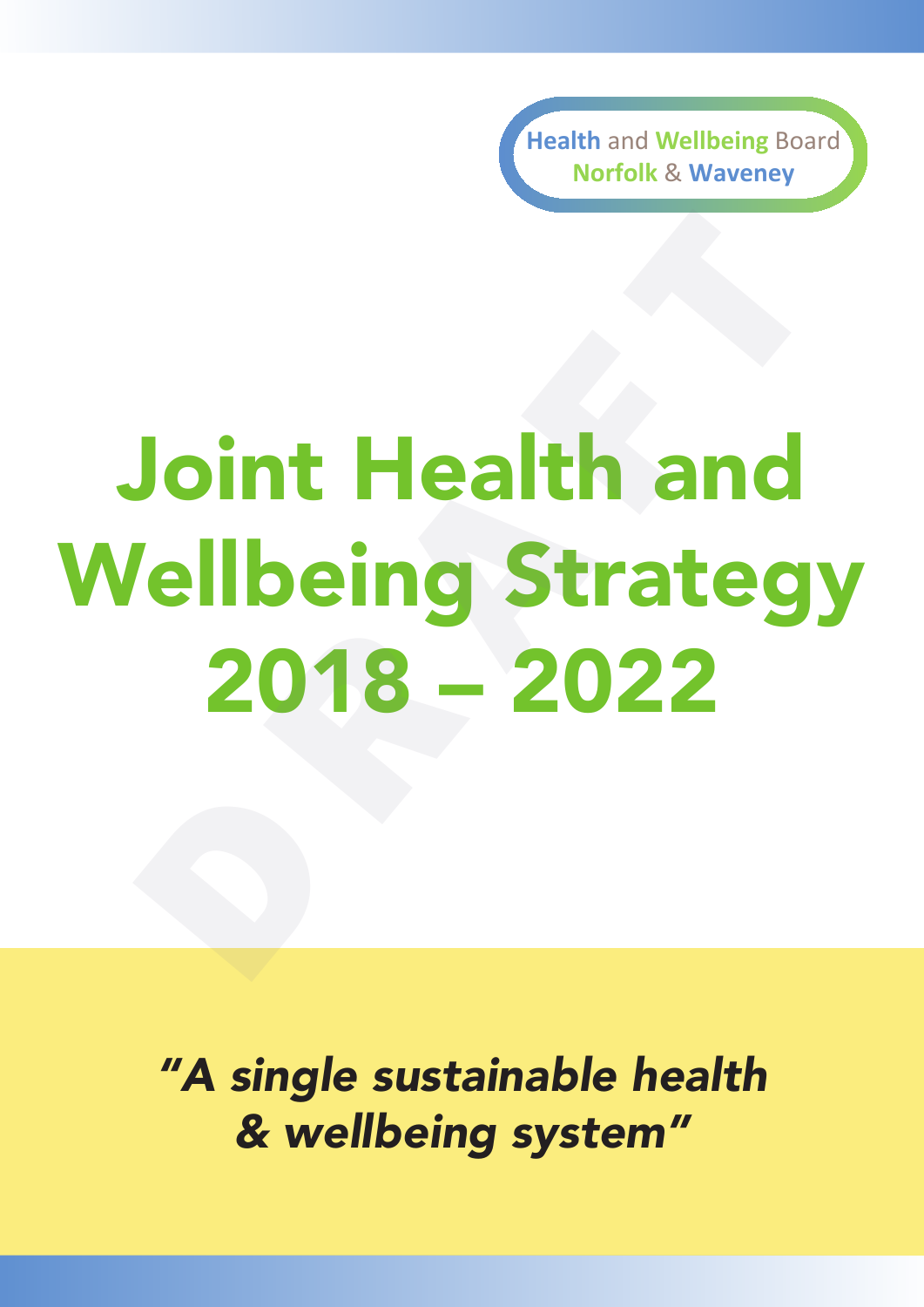### Our Strategic Framework



Working together to achieve joint outcomes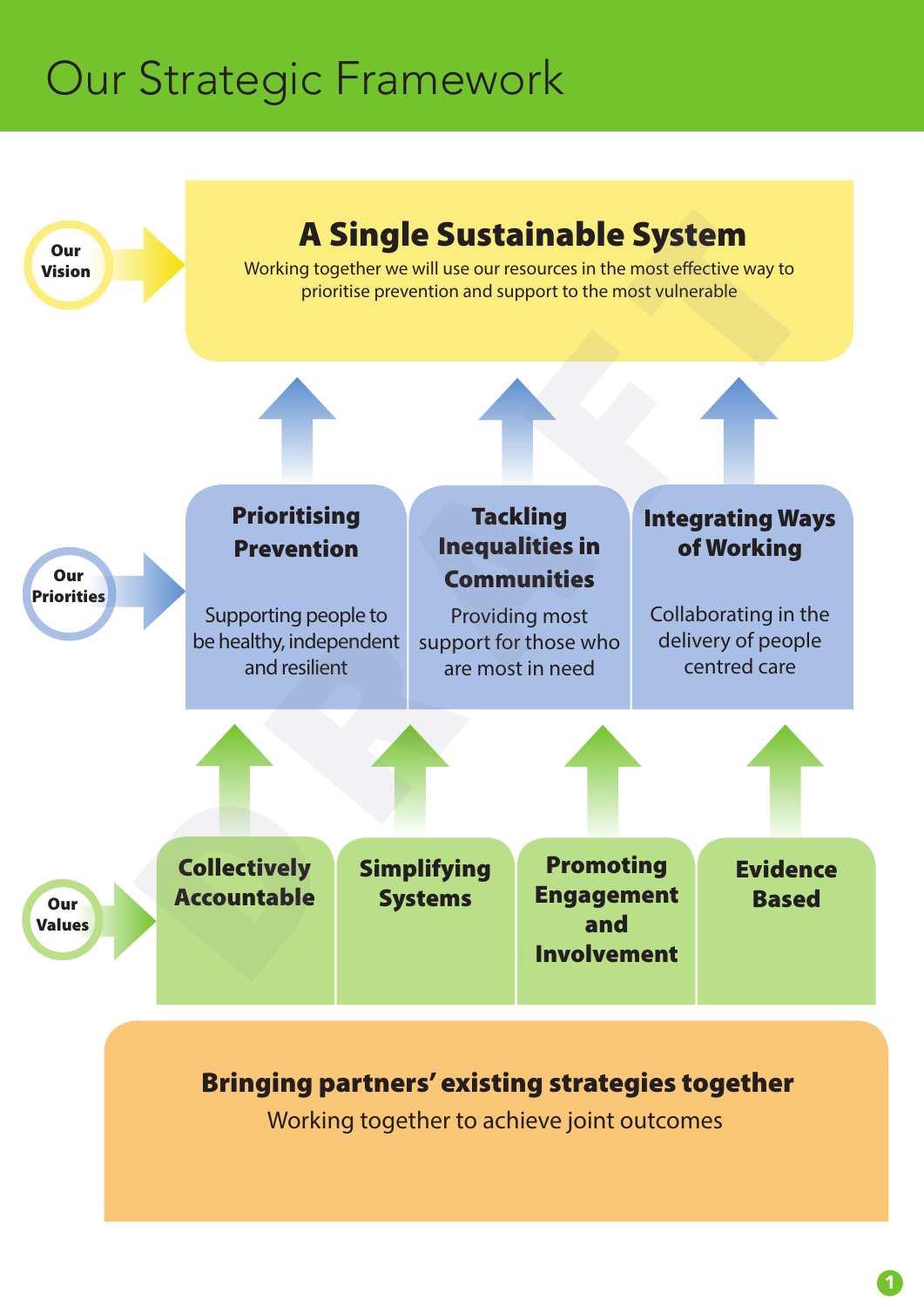### Welcome

### Image to follow  $||\cdot||$  Image to follow

Cllr Bill Borrett Chairman Health and Wellbeing Board for Norfolk and Waveney

We are delighted to introduce our Joint Health and Wellbeing Strategy 2018-22: A single sustainable health and social care system for the people and communities in Norfolk and Waveney.

This Strategy is **different** - it's about how we all work together as system leaders to drive forward improvement in the health and wellbeing of people and communities, given the unprecedented challenges facing our health, care and wellbeing system.

Health and care services across the country are under considerable financial strain – and Norfolk and Waveney is no exception. There is a significantly large total annual budget for health and social care services in Norfolk and Waveney, but with growing demand our budget spend continues to increase leading to over-spend which needs to be addressed.

At the same time, our population continues to grow, and the pattern of family life has changed. People are living longer and have access to many more medical specialists than in the past. Families are under increasing pressure, and society's concern for children's and adult's safety has placed additional responsibilities for ensuring their protection.

Dr Louise Smith Director of Public Health

The health and social care system is working together under the Norfolk and Waveney Sustainability & Transformation Partnership and underpins support for the move towards an **integrated care system** from the Health & Wellbeing Board for Norfolk and Waveney.

This Strategy builds on that **collaborative** mandate - our top priority is a sustainable system and we are evolving our longer-term priorities from our previous Joint Health & Wellbeing Strategy to help us face the challenges of the future. Prevention and early intervention is critical to the long term sustainability of our health and wellbeing system. Stopping ill health and care needs happening in the first place and targeting high risk groups, as well as preventing things from getting worse through systematic planning and proactive management. Through our Strategy, we are focusing the whole system on **prioritising prevention, tackling** health inequalities in our communities and integrating our ways or working in delivering people centred care. Clir Bill Borrett<br>
Norfolk and Wellbeing Board for<br>
Norfolk and Welley Board for<br>
Norfolk and Welley Strategy 2018-22:<br>
Interaction of Public Health<br>
in gradient and social care<br>
Unauted popels and communities in<br>
the peop

Through our Strategy, we are making a difference creating a single sustainable health and wellbeing system for Norfolk and Waveney.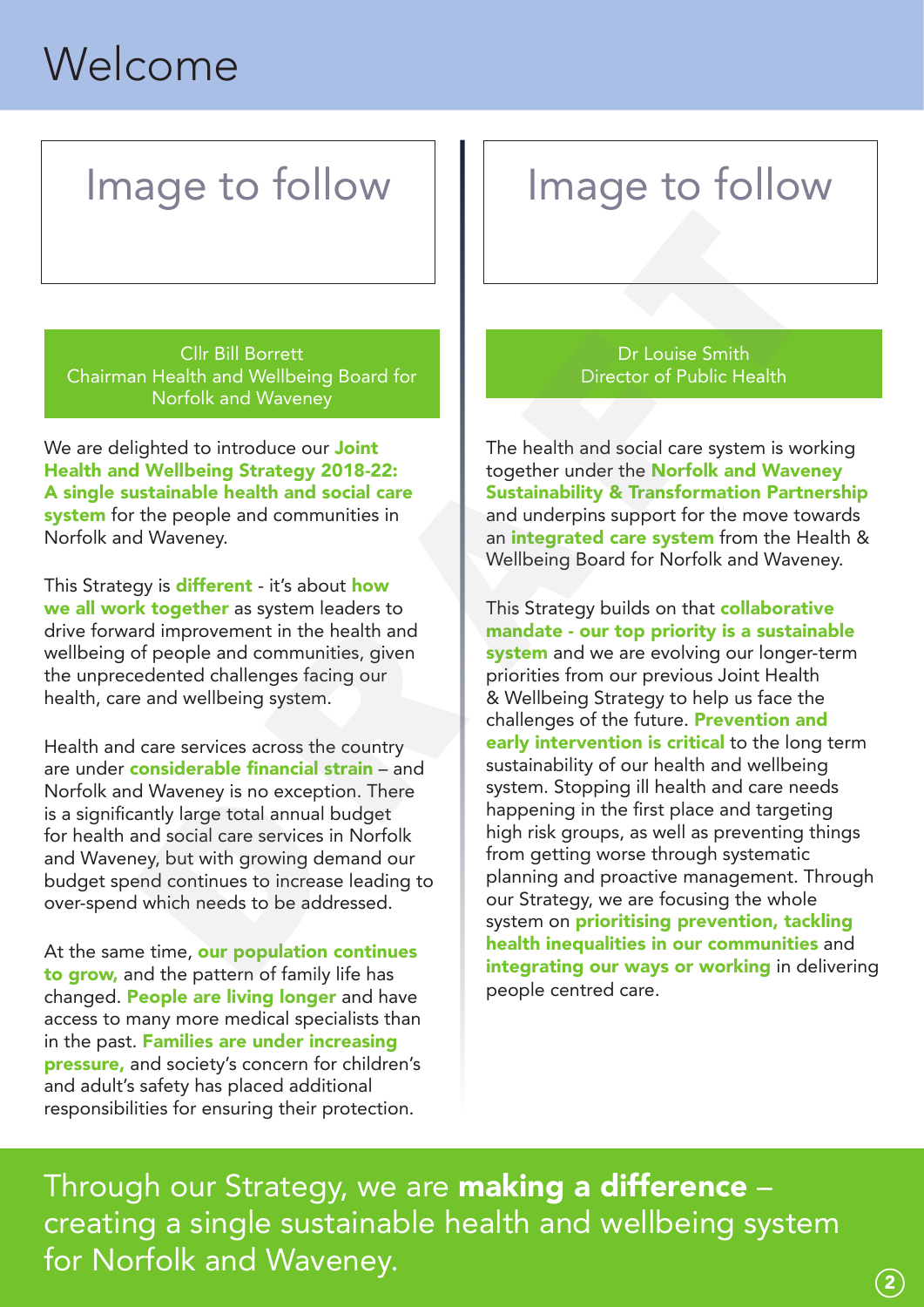Our vision of a single sustainable system requires us to work together, implementing what the evidence is telling us about health and wellbeing in Norfolk and Waveney, on these key priorities:

| implementing what the evidence is telling us about health and wellbeing in<br>Norfolk and Waveney, on these key priorities: |                                                                                                                                                                                                                          |  |
|-----------------------------------------------------------------------------------------------------------------------------|--------------------------------------------------------------------------------------------------------------------------------------------------------------------------------------------------------------------------|--|
| <b>Priorities</b>                                                                                                           | By this we mean                                                                                                                                                                                                          |  |
| 1. A Single<br><b>Sustainable</b><br><b>System</b>                                                                          | Health and Wellbeing Board partners taking joint<br>strategic oversight of the health, wellbeing and care<br>system – leading the change and creating the conditions<br>for integration and a single sustainable system. |  |
| 2. Prioritising<br><b>Prevention</b>                                                                                        | A shared commitment to supporting people to be<br>healthy, independent and resilient throughout life.<br>Offering our help early to prevent and reduce demand for<br>specialist services.                                |  |
| 3. Tackling<br><b>Inequalities in</b><br><b>Communities</b>                                                                 | Providing support for those who are most vulnerable in<br>localities using resources and assets to address wider<br>factors that impact on health and wellbeing.                                                         |  |
| 4. Integrating<br>ways of working                                                                                           | Collaborating in the delivery of people centred care to<br>make sure services are joined up, consistent and makes<br>sense to those who use them.                                                                        |  |
|                                                                                                                             |                                                                                                                                                                                                                          |  |
|                                                                                                                             | Image to follow                                                                                                                                                                                                          |  |

| Image to follow |
|-----------------|
|                 |
|                 |
|                 |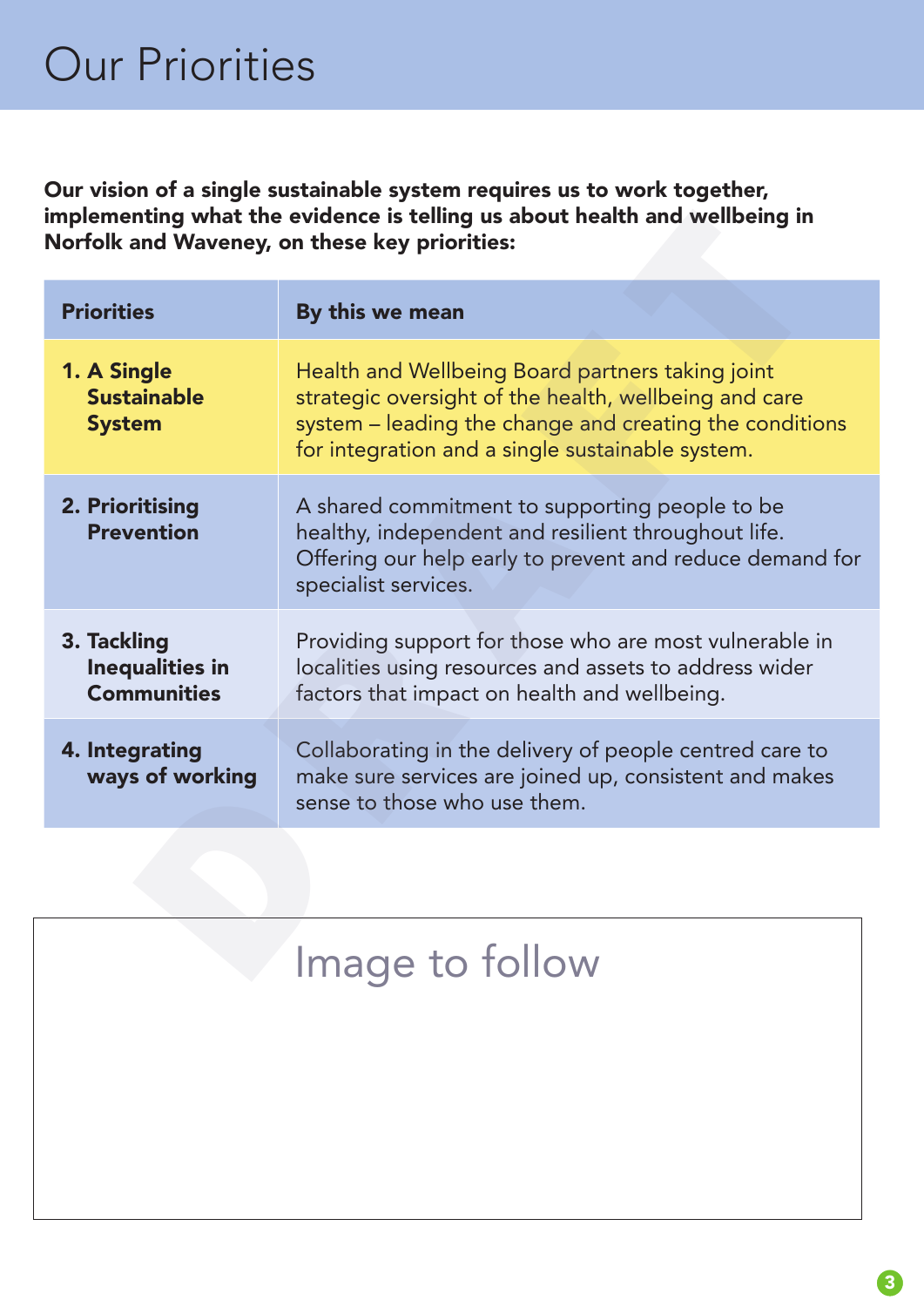Our values describe our shared commitment to working together to make improvements and address the challenges:

| improvements and address the challenges:                  |                                                                                                                                                                                                                     |  |
|-----------------------------------------------------------|---------------------------------------------------------------------------------------------------------------------------------------------------------------------------------------------------------------------|--|
| <b>Values</b>                                             | By this we mean:                                                                                                                                                                                                    |  |
| <b>Collectively Accountable</b>                           | As system leaders, taking collective<br>responsibility for the whole system rather than<br>as individual organisations.                                                                                             |  |
| <b>Simpler system</b>                                     | Reducing duplication and inefficiency with<br>fewer organisations - a commitment to joint<br>commissioning and simpler contracting and<br>payment mechanisms.                                                       |  |
| <b>Engagement</b>                                         | Listening to the public and being transparent<br>about our strategies across all organisations.                                                                                                                     |  |
| <b>Based on evidence</b><br>of needs                      | Using data, including the Joint Strategic Needs<br>Assessment (JSNA), to target our work where<br>it can make the most difference - making<br>evidence-based decisions to improve health<br>and wellbeing outcomes. |  |
| <b>Bringing partners' existing</b><br>strategies together | Under the umbrella of the Health and<br><b>Wellbeing Board for Norfolk and Waveney -</b><br>identifying the added value that collaboration<br>brings and working together to achieve joint<br>outcomes.             |  |
|                                                           |                                                                                                                                                                                                                     |  |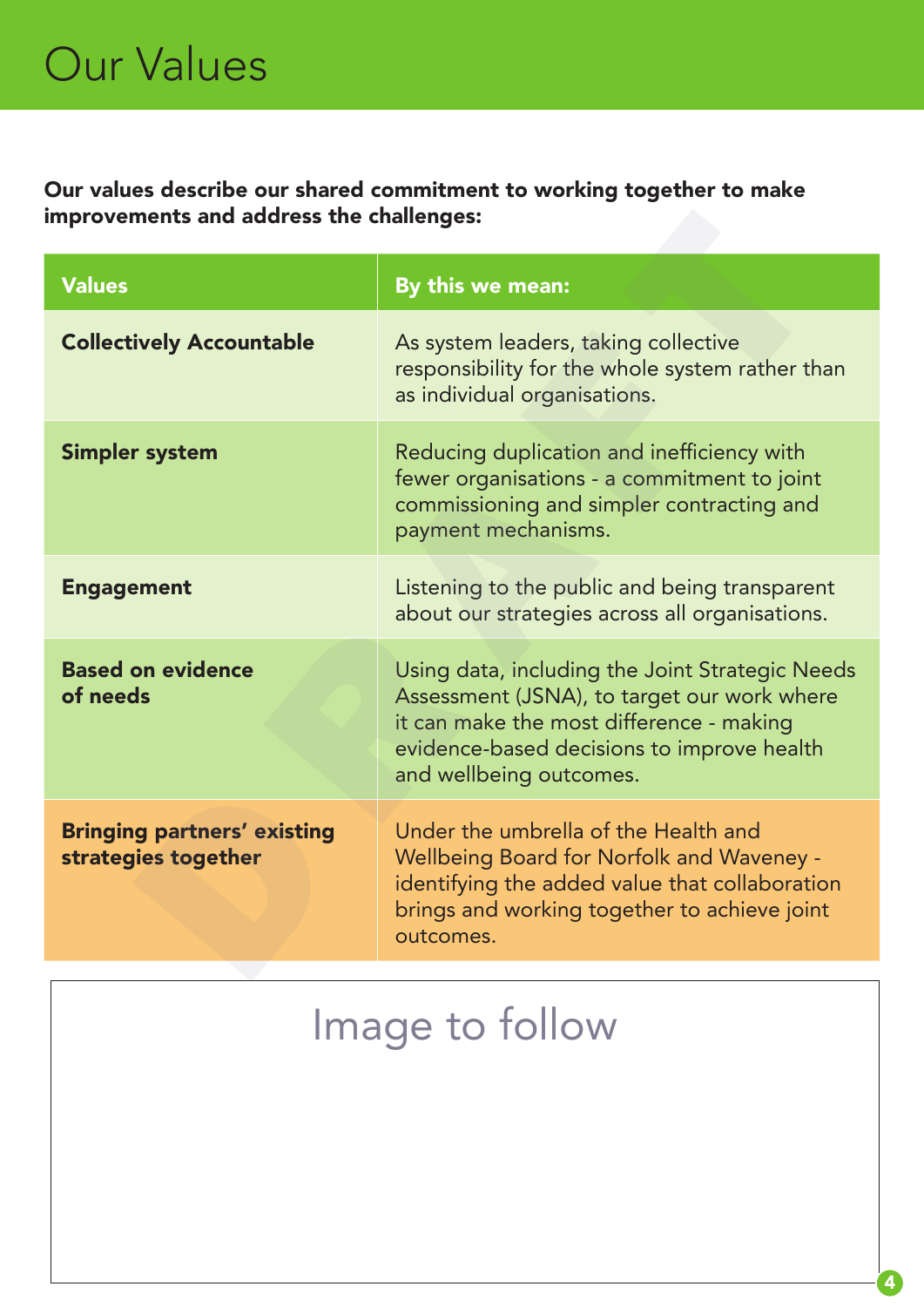Working together we will use our resources in the most effective way to prioritise prevention and support to the most vulnerable.

### Our Population

Norfolk and Waveney's population of 1.01 million is forecast to increase by over 10% by 2037, about 120,000 people.

The main population growth will be people aged 65+ years. Life expectancy is 80 years for men and 84 years for women.

Currently 90% of retirement age people are economically inactive. By 2037 this is forecast to be 1 in 3 of the population.



Our health and wellbeing system is complex including: Norfolk County Council, 8 District Councils, 5 Clinical Commissioning Groups, 3 acute hospitals, 3 community NHS providers, and mental health, and ambulance trusts, police and Police Crime Commissioner, around 110 GP practices, 400 care homes and 10,000 voluntary, community and social enterprise organisations.



### **What has happened between 2011 and 2016 What is likely to happen between 2016 and 2022**

Median age for emergency admissions has increased from 62 to 64

### Future Activity

Planning future services is challenging with increasing demand and needs alongside reducing or level budgets.



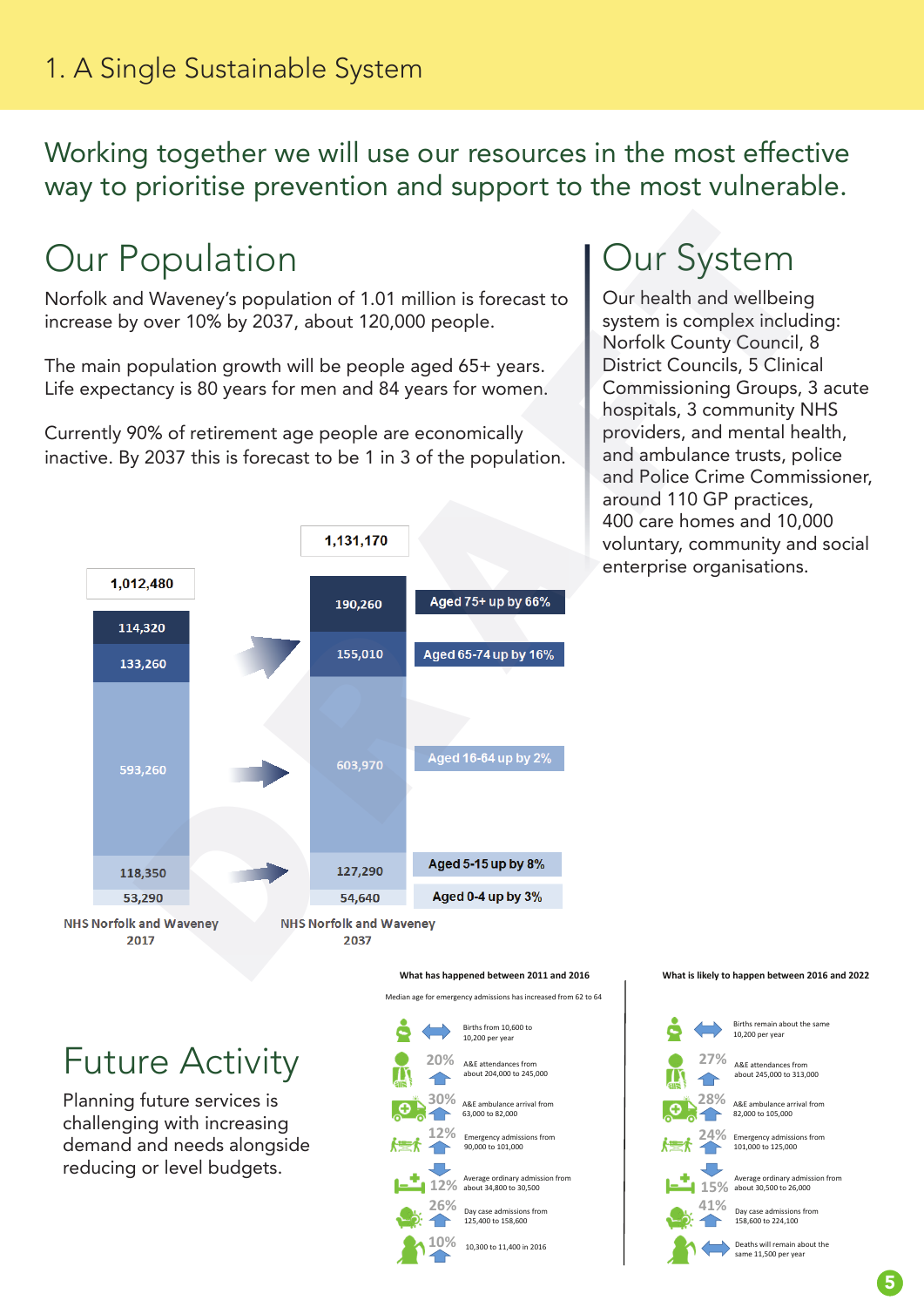### What's important strategically?

Norfolk and Waveney has an annual budget in excess of £1.5bn for health and social care services. However as a system we are seeing increasing demand resulting in budget pressures. Cally Cally Cally Cally Cally Cally Cally Cally Cally Cally and Waveney has an annual budget<br>
Even budgets.<br>
The budgets of fill the budgets of the comming increasingly complex<br>
the budgets of the delivery of people centre

Needs are becoming increasingly complex and so our service improvements must be more co-ordinated and effective for the service user and their carer.

Services are improved where there is a coordinated, effective and seamless response.

### Priority actions

### We will work together to lead change for an integrated financially sustainable system by:

- Sharing our thinking, planning, opportunities and challenges – informing new ways of working and transformation.
- **Engage with and listen to service users,** residents and communities to inform our understanding and planning.
- Undertake needs assessments, including the JSNA, to help us keep our Strategy on track and understand its impact.
- **Develop mechanisms such as risk** stratification tools and the sharing of information to target care where it is needed most.
- Use partners' existing plans building on the priorities partners are already working hard to address, identifying the added value that collaboration through the HWB's Strategy can bring.

### Key Challenges

- Addressing these needs with all partners managing on reducing or level budgets.
- Working as a single system in the delivery of people centred care, across a complex organisational and service delivery landscape
- Driving the cultural change necessary to deliver a single sustainable health and wellbeing system

### Key Measures

### Each HWB organisation can clearly report to the HWB how they are:

- 1. Contributing to financial sustainability and an integrated system.
- 2. Reviewing the impact of strategy and outcomes.
- 3. Using the evidence intelligently including evidence from service users - in our discussions and our planning.
- 4. Working in partnership with others to support delivery of partners' transformation plans.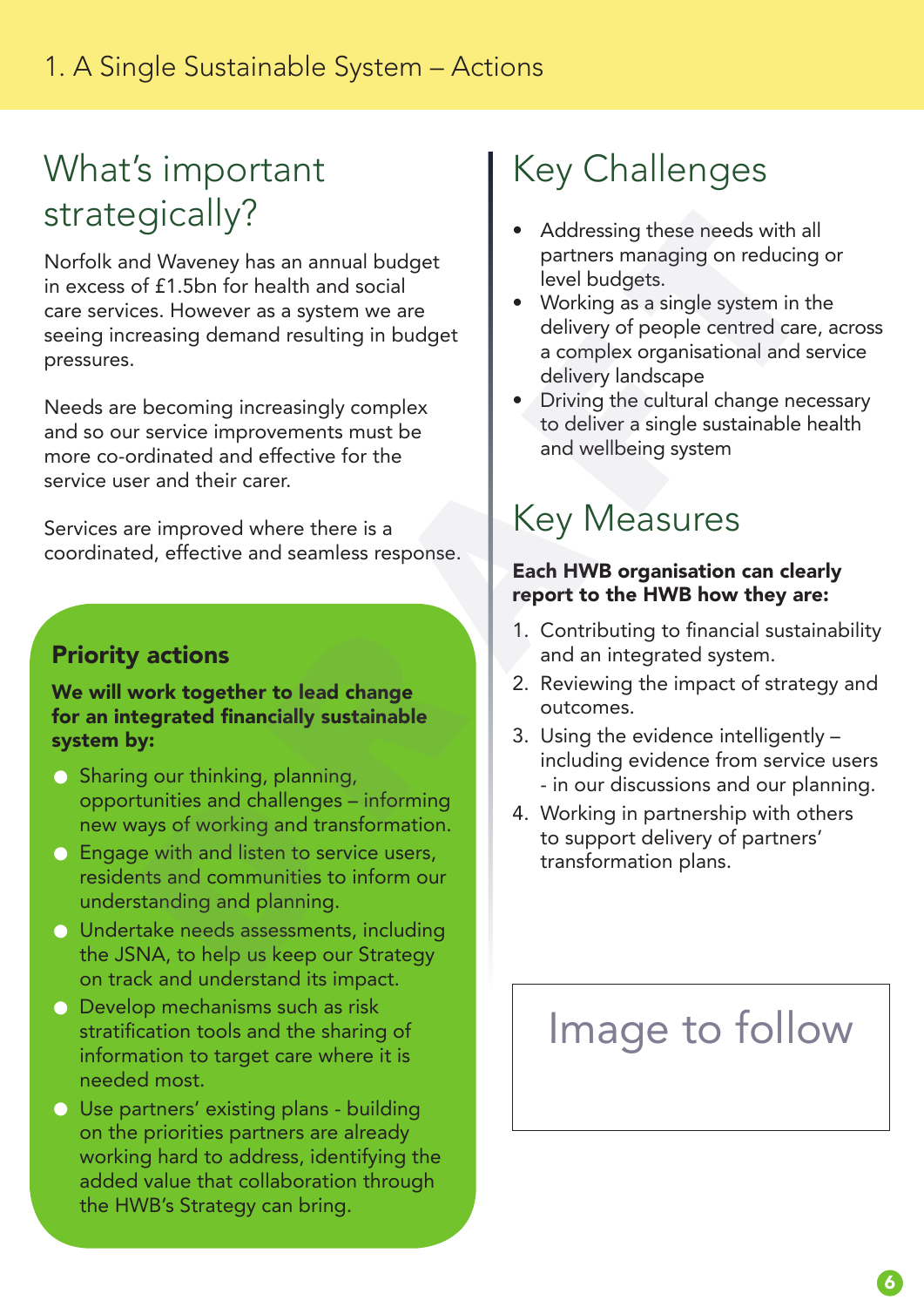### Healthwatch Norfolk (HWN)

The development of the Pharmaceutical Needs Assessment (PNA) is a good illustration of collaborative working in Norfolk.

The Health and Wellbeing Board is responsible for publishing and updating the PNA which sets out the current pharmaceutical services available in Norfolk, identifies any gaps in services, and makes recommendations on future development.

Healthwatch Norfolk (HWN) were selected to coordinate and produce the PNA through a steering group of partners. A HWN survey to support the assessment resulted in over 2700 responses.

Alex Stewart, Chief Executive of Healthwatch Norfolk, said:

*"This has been the liveliest and most interactive Needs Assessment that HWN have been involved in to date and we have had pleasure in helping to ensure that the voice of the public and patients are represented in this process. A feeling of trust and sound working relationships built over time between several group members has enhanced the sense of achievement. Other additional*  benefits to this collaborative *partnership approach has brought a cultural sensitivity to the PNA. Recommendations around translation services in pharmacies*  have identified possible cost *savings with avoidance of potential adverse events."* spenent of the Pharmaceutical Needs Assessment (PNA) is a good illustration of<br>
we working in Norfolk.<br>
an ad Wellbeing Board is responsible for publishing and updating the PNA which<br>
an ad Wellbeing Board is responsible f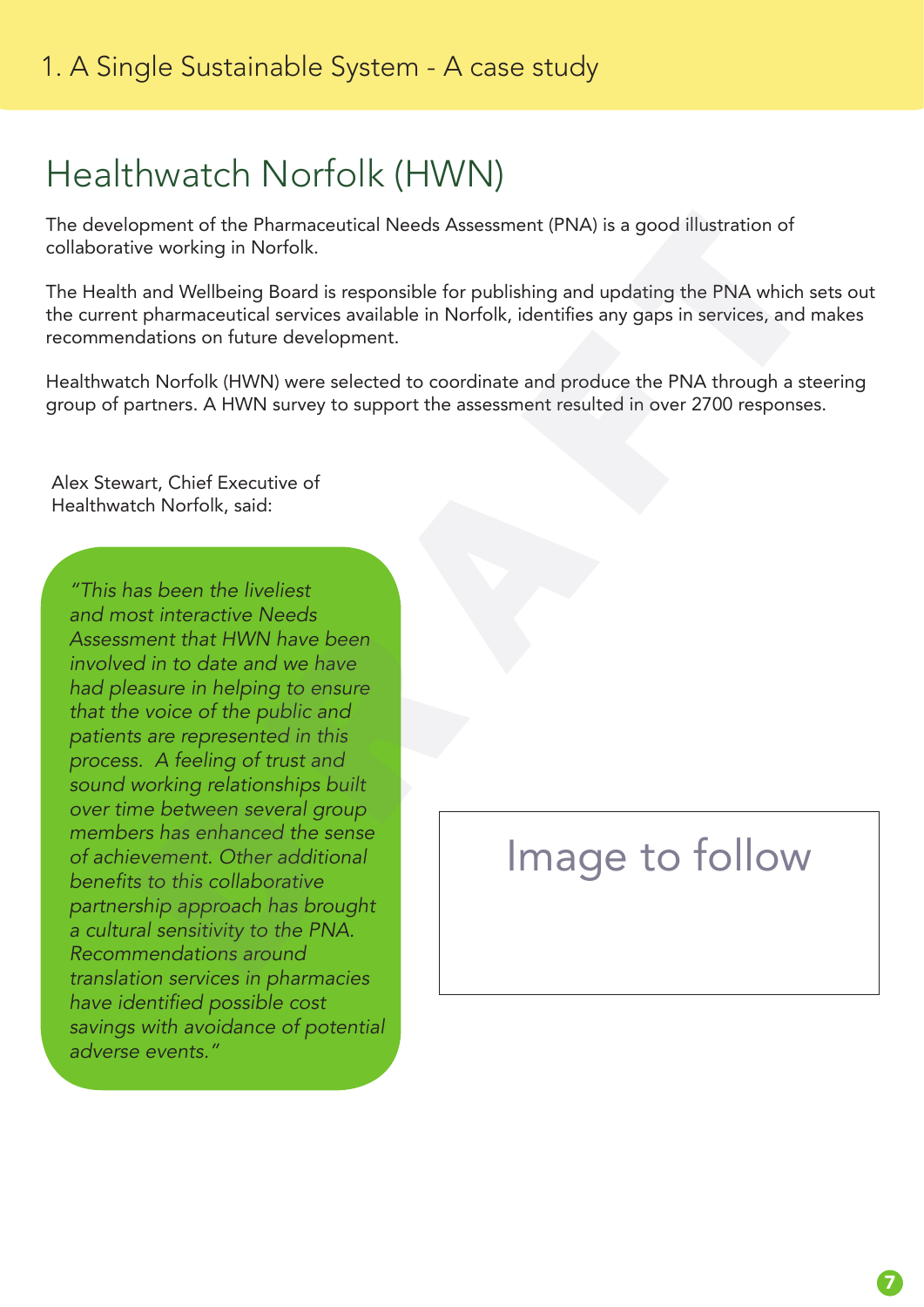### Supporting people to be healthy, independent and resilient

### Children & Young People

About 283,200 under 25 year olds live in Norfolk and Waveney - this number is forecast to remain steady



The health and wellbeing of children is consistent with the England average, as are recorded levels of child development.

1 in 4 children are overweight by age 4 – 5.

There are fewer teenage pregnancies but remain above England average in Great Yarmouth and Norwich.

1 in 7 women are smokers at the time of having a baby.

Levels of anxiety in young people are rising as are hospital admissions for selfharm.

1 in 7 children live in relative poverty



The vast majority of children and families are supported by universal services such as health visiting, early years provision, schools and colleges. There are some children accessing additional social care and educational support and services based on their needs.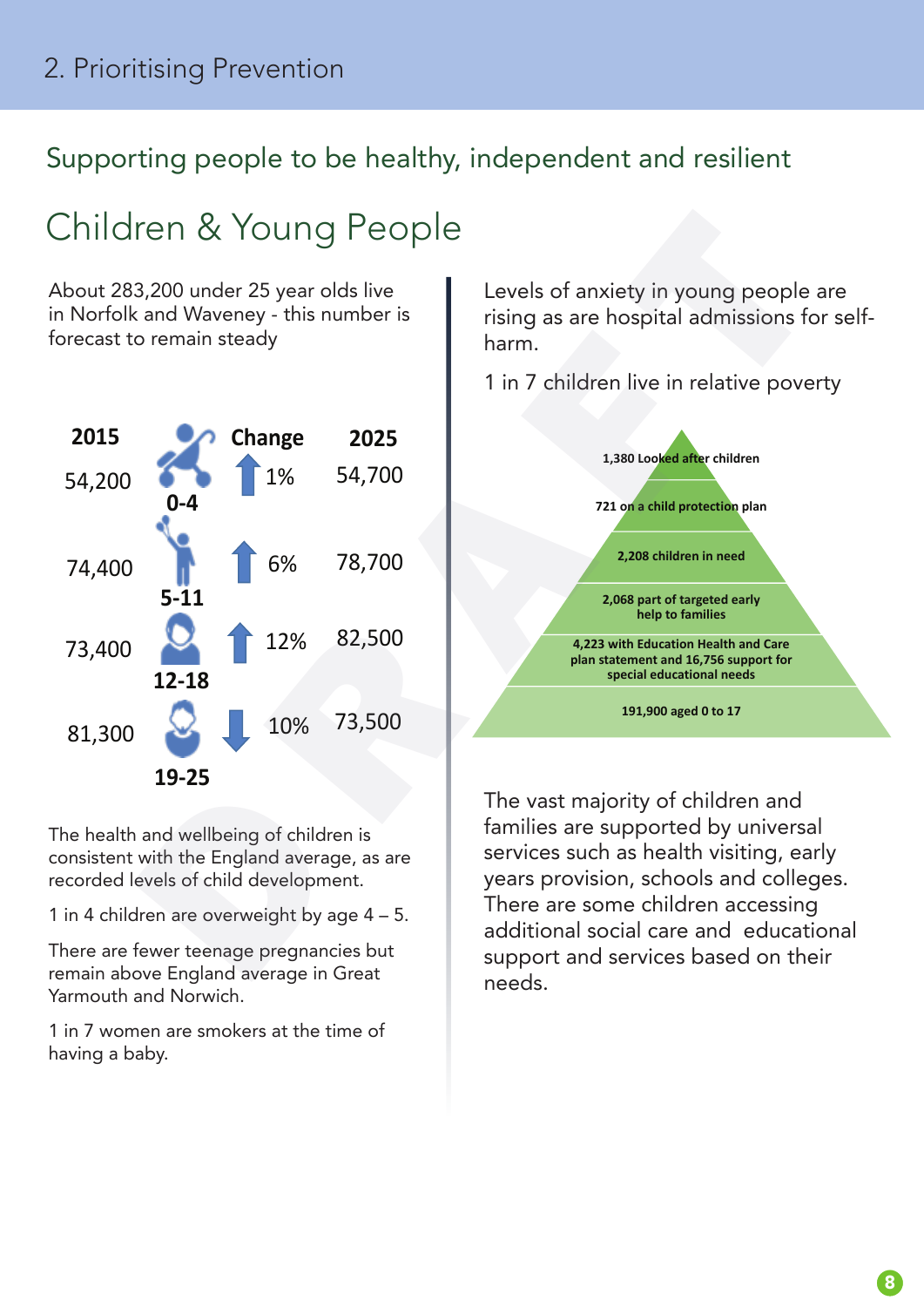Unhealthy lifestyles impact on our health outcomes and need for health services.



### Healthy lifestyles and health services

We are seeing demands on our hospital based services with:

- 10,900 smoking attributable hospital admissions in 2016/17.
- 8,911 hospital admissions where obesity was the main or secondary diagnosis.
- 6,020 hospital admissions for alcoholrelated conditions.
- 3,852 emergency hospital admissions due to falls in people aged 65 and over.

### Inequalities in healthy lifestyles

If the most deprived areas had the same rates as other areas then each year we would see:

- 400 more children at a healthy weight.
- **1,000 fewer emergency admissions for** older people.
- 60 fewer deaths due to preventable causes.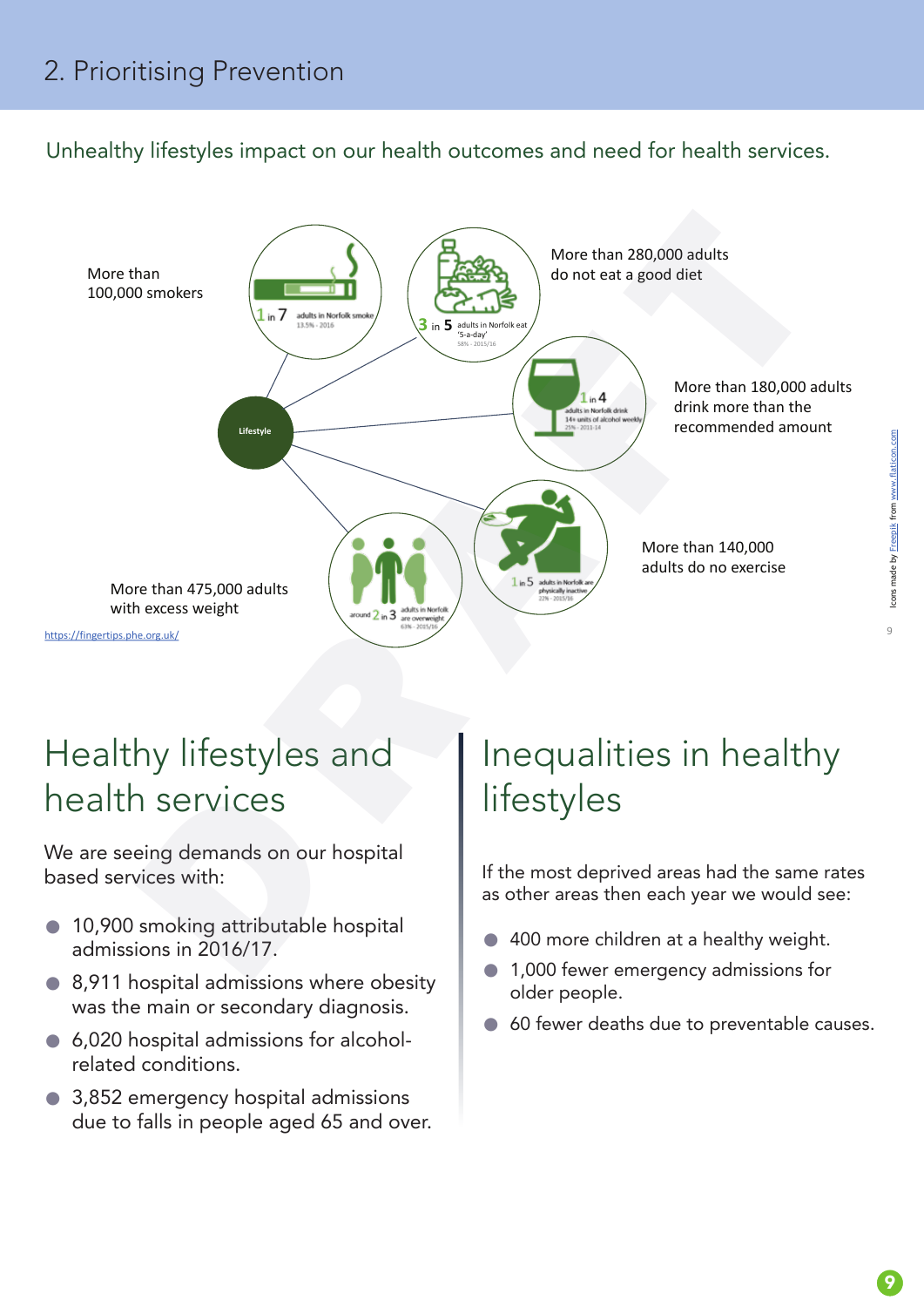### What's important strategically?

There is strong evidence that interventions focussed on prevention are both effective and more affordable than just focussing on providing reactive emergency treatment and care. To build a financially sustainable system means we must promote healthy living, seek to minimise the impact of illness through early intervention, and support recovery, enablement and independence. DRAFT

Priority areas for prevention are:

- Creating healthy environments for children and young people to thrive in resilient, safe families.
- Delivering appropriate early help services before crises occur.
- Helping people to look after themselves and make healthier lifestyle changes.

### Priority actions

### We will prioritise prevention by:

Developing in partnership a systematic approach for children and young peoples' support and provision.

Embedding prevention across all organisational strategies and policies.

Providing joint accountability so that as a system we are preventing, reducing and delaying needs and associated costs.

Promoting and support healthy lifestyles with our residents, service users and staff.

### Key Challenges

- Identifying and protecting investment in prevention within budgets.
- Identifying needs early and providing early access to support.
- Embedding prevention across all of our strategies and policies.
- Raising awareness of the impact of lifestyle on health, for example with diabetes

### Key measures

### Each HWB organisation can clearly report to the HWB how they are:

- 1. Implementing an integrated strategy and a single system approach for children and young people where need is understood and priority actions shared.
- 2. Prioritising prevention both at a policy level and in decision-making.
- 3. Promoting the health and wellbeing of their workforce.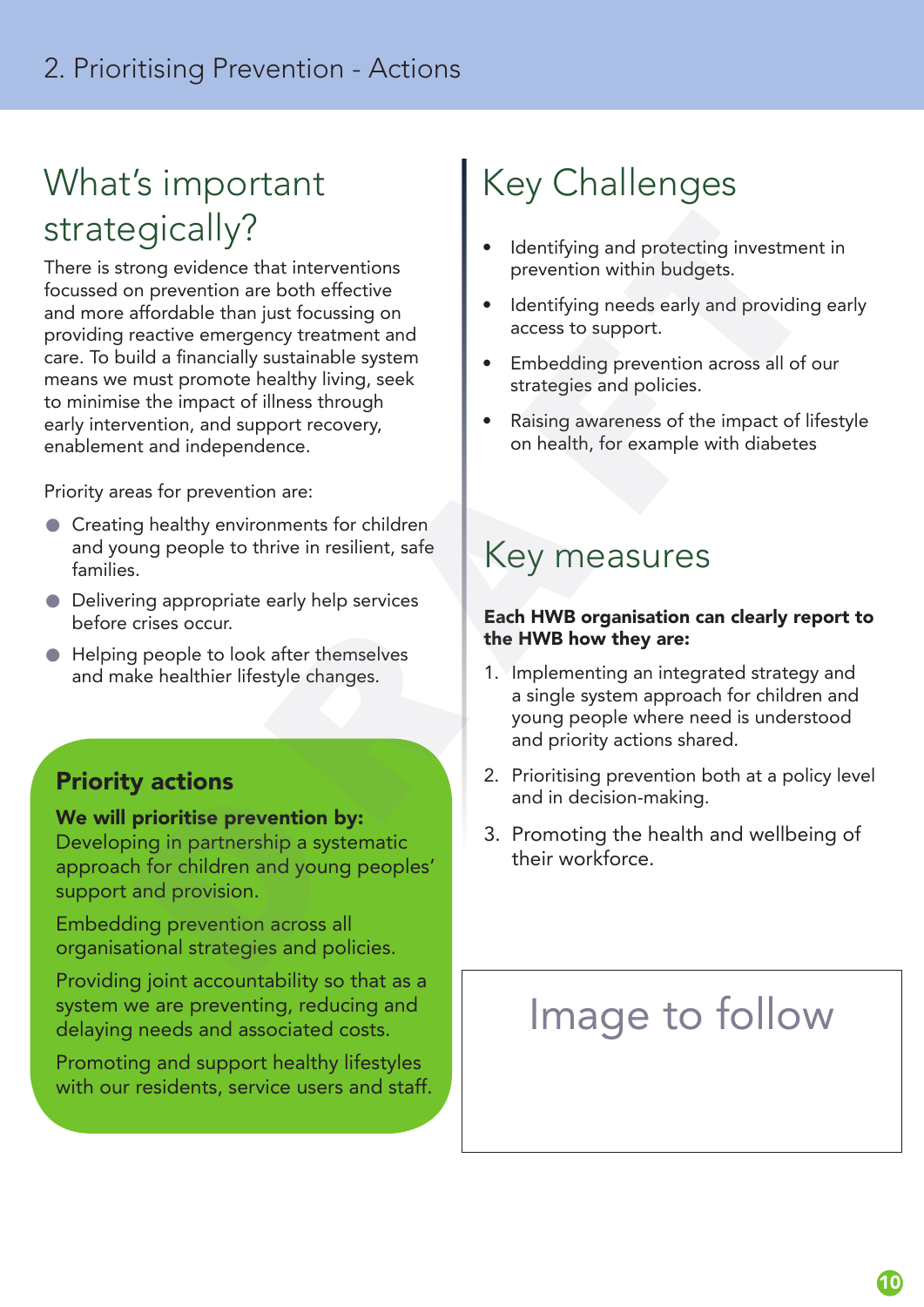### Early Help and Family Focus

Early Help and Family Focus Broadland received a request for support for a young couple who had just had a baby and were homeless with no extended family support.

The early help practitioner arranged a joint visit with the health visitor and talked with them about their worries and what was working well for them. (This is the Signs of Safety approach).

The 'team around' the family then worked with the young parents to produce a plan which resulted in the following support.

### Who did what

The housing options advisor continued searching for a suitable permanent home. The young parents met with the debt advisor from Broadland District Council who helped them understand how to plan a budget and manage their finances. A benefits advisor made sure they were claiming the correct benefits.

The early help practitioner supported the young parents to talk with each other and to understand both their own and each other's emotions – encouraging them to argue less.

The early help practitioner worked with the health visitor to explain to the young parents how babies develop and what they need at the different stages of development.

### Conclusion

The family are now in their own two bedroom flat and have worked hard to decorate and furnish it. Mum is now taking her baby to activity sessions in the community and slowly making some friends.

# Image to follow Band Family Focus Broadland<br>
and Family Focus Broadland<br>
made sure they menced the finances. A benefits advise<br>
request for support tor a young benefits.<br>
with no extended family support.<br>
The early help practitioner suppo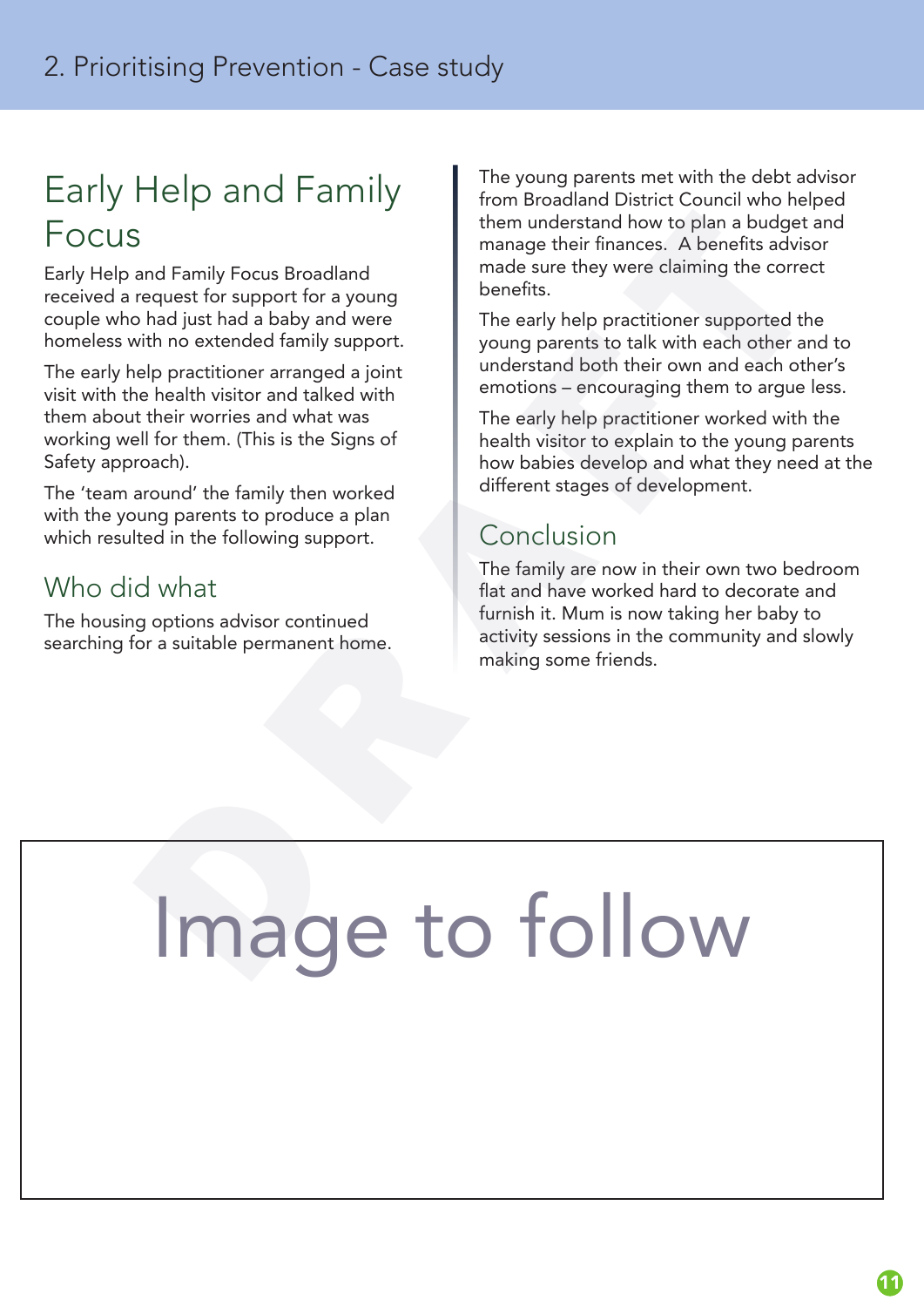### A Smoke Free Norfolk



*Healthy Norwich* is an example of an approach to improving health and wellbeing

in the greater Norwich area by working together to make a healthier community.

*Smoke Free Park* signage has been placed in play areas to ask adults

not to smoke nearby. This voluntary code will directly *help prevent children and young people taking up smoking* and potentially help smokers to *seek support to quit.*

Smoke-free sport, including #Smokefree Sidelines, is backed by Norfolk Football Association (FA) where local youth football clubs are championing the message that smoking has no place in youth sport. – *"#Smokefreesidelines.uses non-judgemental* 

*messaging and will encourage people to think twice before exposing young people to smoking. This will make the idea of smoking less normalised."*

Rebecca Burton, Communications Manager, Norfolk FA

As well as discouraging smoking, *Smoke Free Sport* brings about additional benefits including:

- **Protecting the environment** and saving money by reducing tobacco-related litter.
- Offering further protection from the harmful effects of second-hand smoke.
- Providing the opportunity for public acceptance of **voluntary smoke-free** locations.

# Image to follow White Substantian approach to the same properties of the substantian approximation of the same specified and will environmental that we before exposing people<br>
SMCK-119 improvime health ""Smoked resealing and will encourag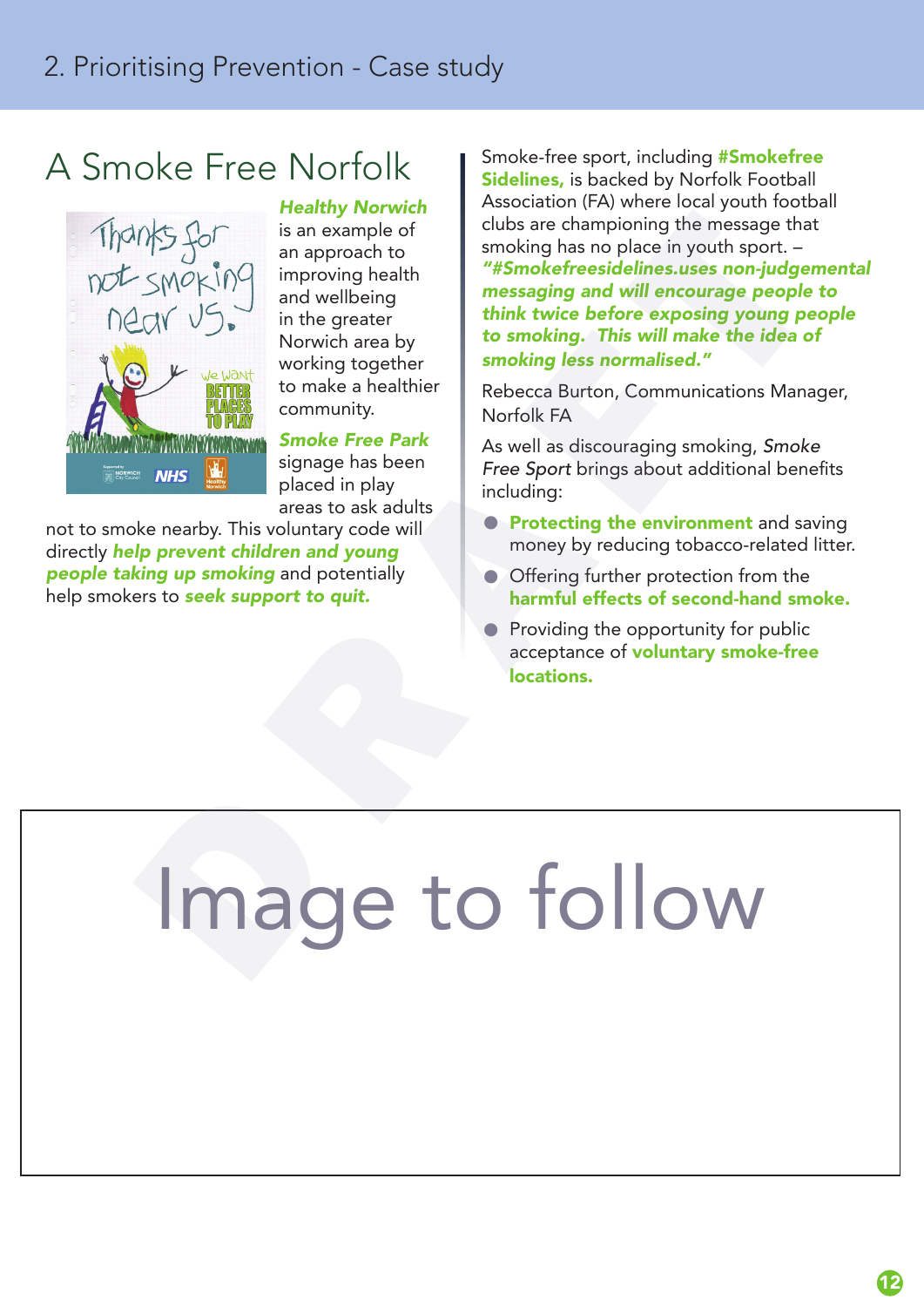### Providing most support for those who are most in need.

### **Deprivation**

Norfolk has average levels of deprivation but an estimated 68,700 people live in the most deprived areas of England.

Norfolk and Waveney has a diverse population and deprivation can be experienced in both urban and rural settings.

People living in deprivation are more likely to experience violence, crime and accidents despite Norfolk having a low overall crime rate.

Four districts in Norfolk and Waveney are in the lowest quintile in England for social mobility driven by lower levels of education attainment and skill level.

### Inequalities and life expectancy

The difference in life expectancy gap between those living in the most deprived and the least deprived areas is about 7 years for men and 4.5 years for women.

People living in our 20% most deprived areas are more likely to smoke, have an unhealthy diet and be less active.



Preventable illness, violence, drug overdose, suicide and accidents outcomes do correlate with deprivation. For example, if the most deprived experienced the same rates as the least deprived there will be 3,301 fewer violent events per year.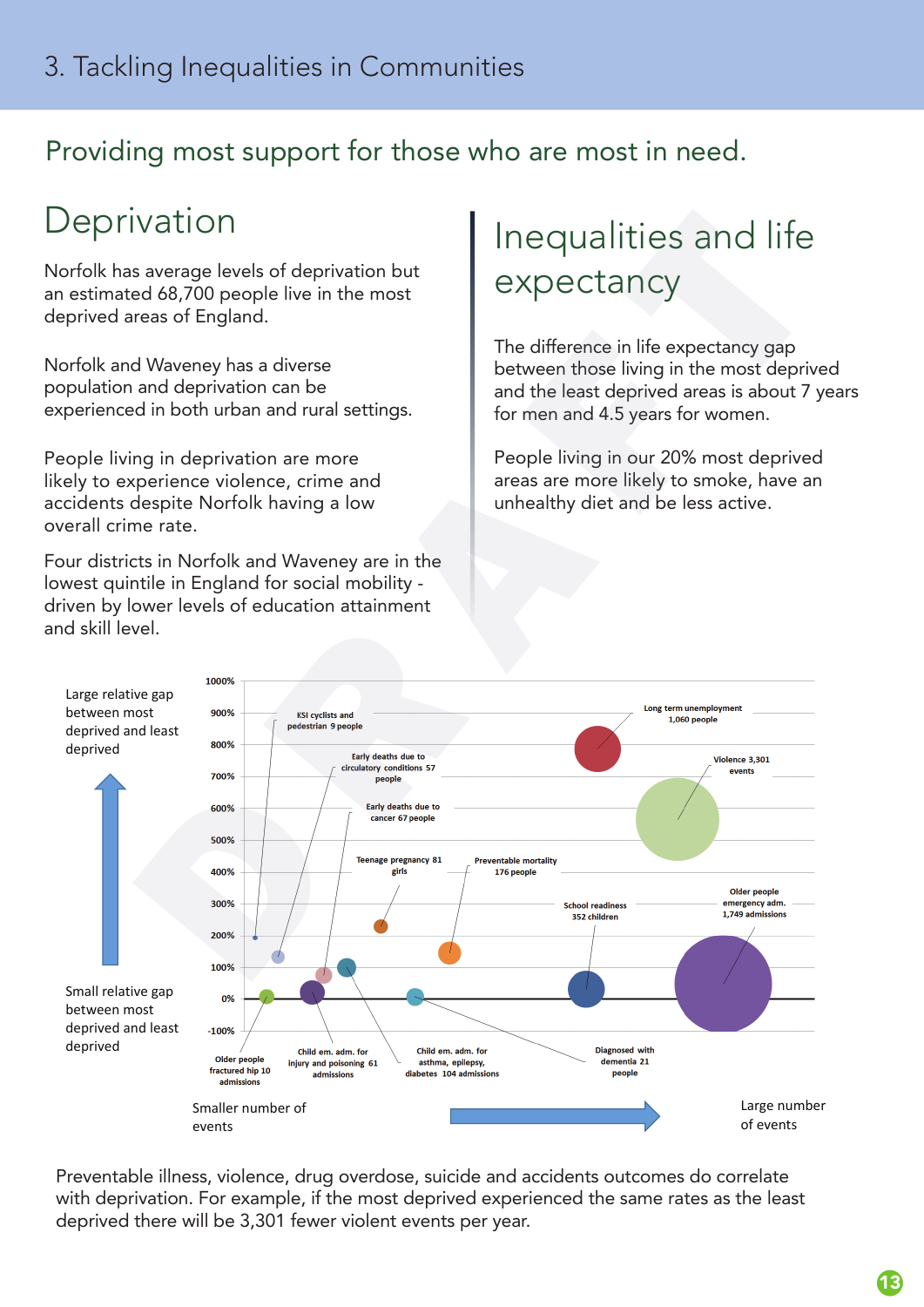### What's important strategically?

Those living in our most deprived communities experience more difficulties and poorer health outcomes. We recognise that together, we need to deliver effective interventions, to break the cycle, mobilise communities and ensure the most vulnerable children and adults are protected. Cally?<br>
Simplement and ensuing access of these experience more difficulties<br>
is experience more difficulties<br>
ther, we need to deliver<br>
it head to deliver<br>
the recognise<br>
the primatics and communities.<br>
Alternative in deli

To be effective in delivering good population outcomes we need to most help those in most need and intervene by working together at county, local and community levels to tackle issues reflecting whole system priorities as well as specific concerns at the right scale.

Reducing inequalities in health and wellbeing will involve addressing wider issues that affect health, including housing, employment and crime, with community based approaches driven by councils, the voluntary sector, police, public sector employers and businesses.

### Image to follow

### Key Challenges

- Identifying and ensuring access to services for those most vulnerable.
- Promoting healthy relationships in families and communities.
- Helping people out of poverty, particularly hidden rural poverty.

### Key measures

### Each HWB organisation can clearly report to the HWB how they are:

- 1. Promoting alignment and consistency in local delivery partnerships to plan for, and with, their local community.
- 2. Reducing the impact of crime, injuries and accidents in our most deprived areas.
- 3. Using source data available (including from the JSNA) to inform strategic plans.

### Priority actions

We will commit to working together to build on the strengths in local communities, rural and urban, by:

- **Improving locality working and sharing** best practice.
- **Providing and using the evidence to** address needs and inequalities.
- Addressing the impact of crime, violence and injuries.
- Joining up development planning by working with those with planning responsibilities.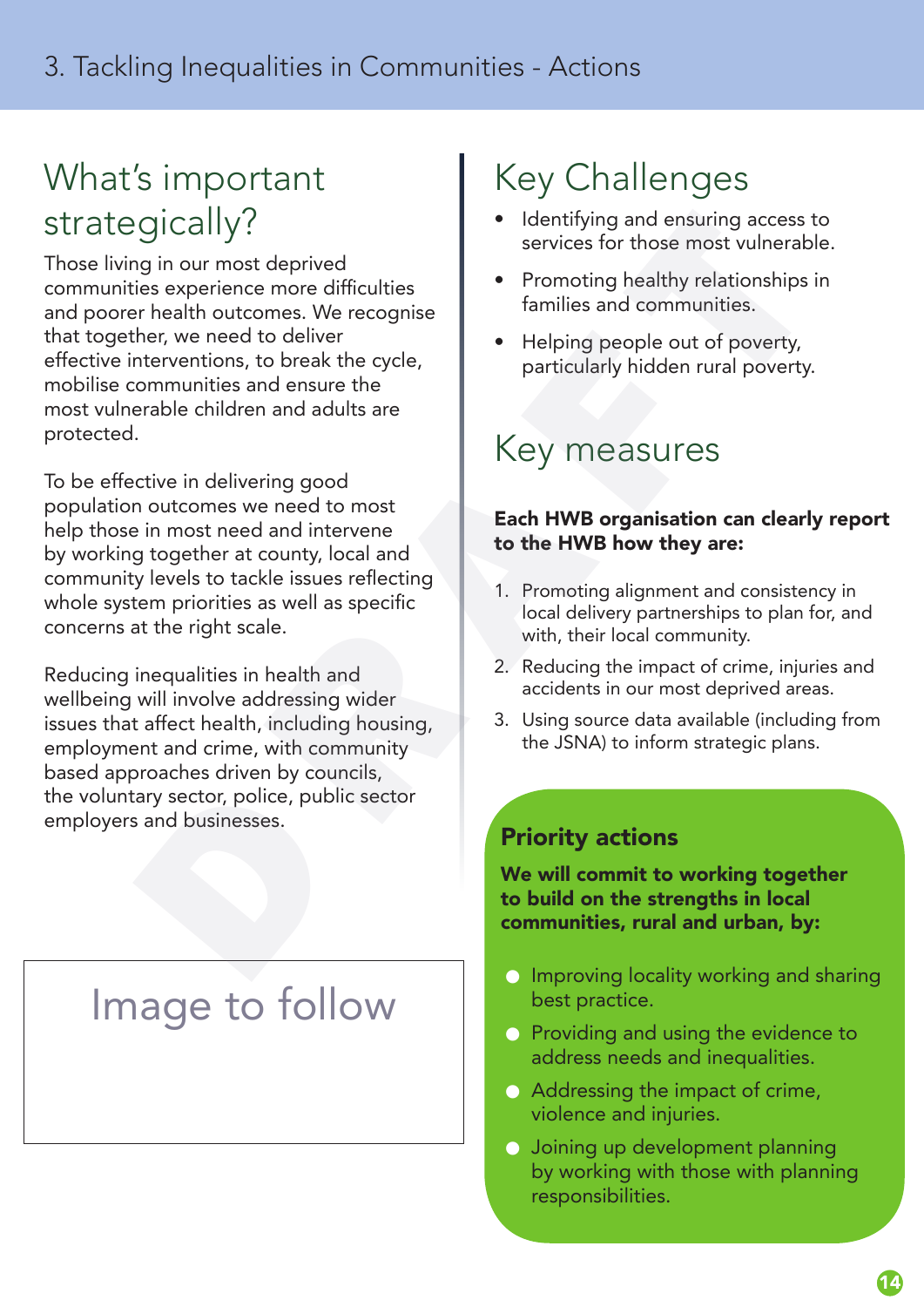### Great Yarmouth - Neighbourhoods that work

Neighbourhoods that Work (NTW) is a partnership initiative led by Great Yarmouth Borough Council together with seven partner organisations. NTW aims to connect local communities to the benefits of economic growth by:

- **Increasing community resilience.**
- **Improving the responsiveness of voluntary sector support services.**
- Increasing the participation of communities in driving forward sustainable economic development.

The vision is to work with local residents to build stronger communities - focussing on people, neighbourhoods, and the things that matter most. Community Development approaches are used to work with local people in the places they live to identify and act upon things that matter most to communities.

The project builds upon 10+ years of work in Great Yarmouth building on existing and awardwinning community development infrastructure, incorporating active and engaged local residents, neighbourhood boards and a varied and diverse community and voluntary based organisations.

### *"Our starting point is that communities are full of people who can provide the connections that make their neighbourhood stronger. People thrive in communities that are well connected."*

–Director of Housing and Neighbourhoods, Great Yarmouth Borough Council.

# Image to follow The Carrier of the share of the Carrier Capacitative Capacitative led by Great Yarmouth Borough<br>thoods that Work (NTW) is a partnership initiative led by Great Yarmouth Borough<br>ith seven partner organisations. NTW aims to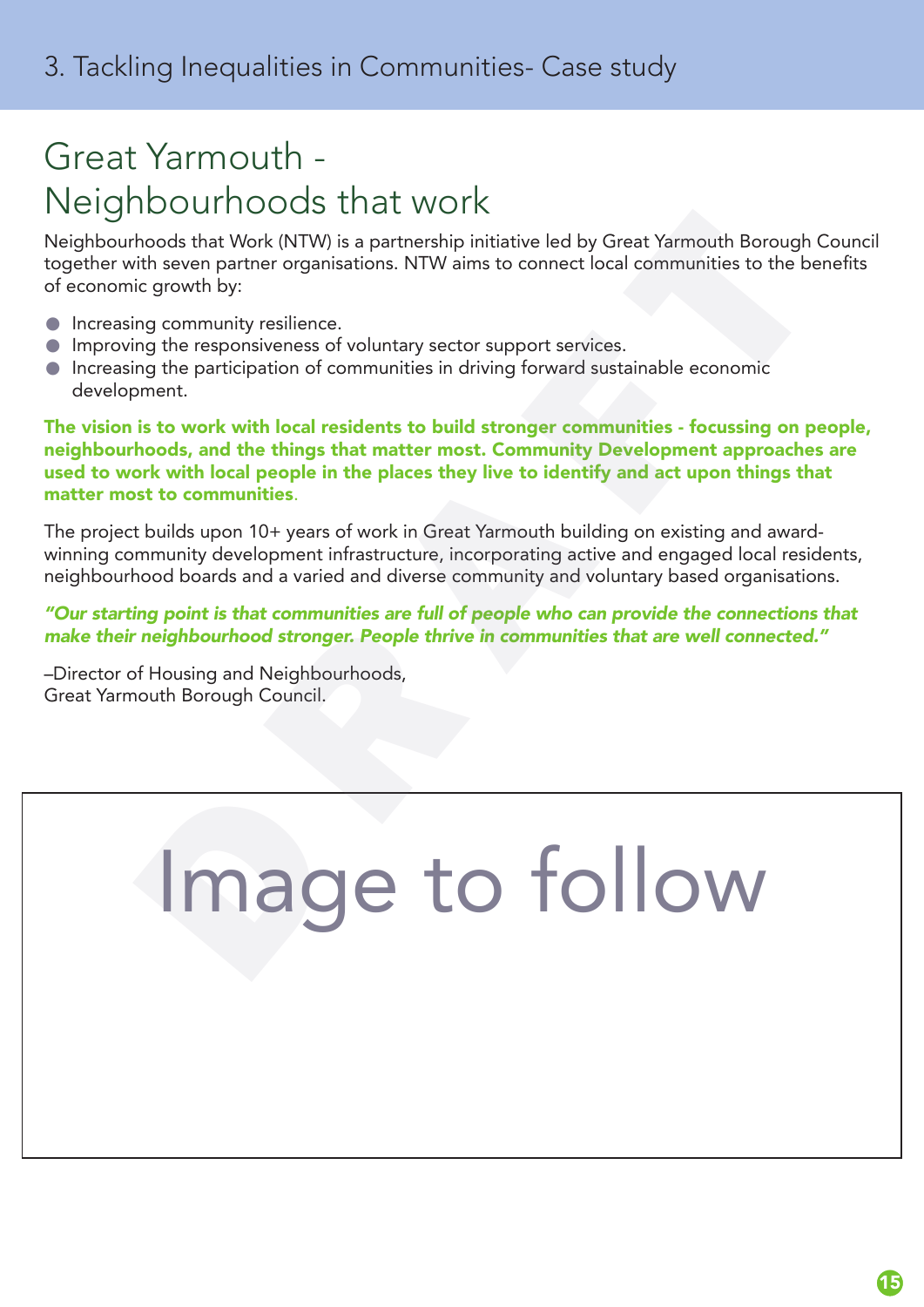### Arts and Culture for health and wellbeing

*"There is growing evidence that engagement in activities like dance, music, drama, painting and reading help ease our minds and heal our bodies. It is most encouraging to see just how much potential and ambition there is for joined-up action on this vital work in Norfolk."* 

### Sir Nicholas Serota, Chair, Arts Council England.

Collaboration between Norfolk's arts, culture, health and social care sectors is well established with some major successes in attracting investment to deliver effective joint programmes.

Norfolk County Council's award-winning Culture & Heritage, Communities, Information and Learning Services including museums, libraries, archives, arts, community learning and sports play a key role in supporting local health and wellbeing priorities through the provision of: collaborative programmes; volunteering; learning and skills development; provision of welcoming and enriching spaces and professional development for arts, health and social care professionals. The window and reading help exists and ongoing support for health and well<br>
int in activities like dance, music,<br>
interiming and reading help ease<br>
in the is transic,<br>
in the is most and heal our bodies. It is most<br>
in the

With ten outstanding museums, **Norfolk** Museums Service is strongly embedded in our local communities, providing excellent and ongoing support for health and wellbeing priorities through its extensive public programmes and targeted projects.

With 47 community libraries, **Norfolk Library** and Information Service has a strong focus on reducing social isolation through providing safe and welcoming venues to enable people to engage with others, participate, volunteer and develop new creative skills.

Norfolk Arts Service leads the strategic development of arts, health and wellbeing collaboration in Norfolk. It works with multiple local and national partners to influence policy, identify and broker new collaborative opportunities and secure investment for new initiatives.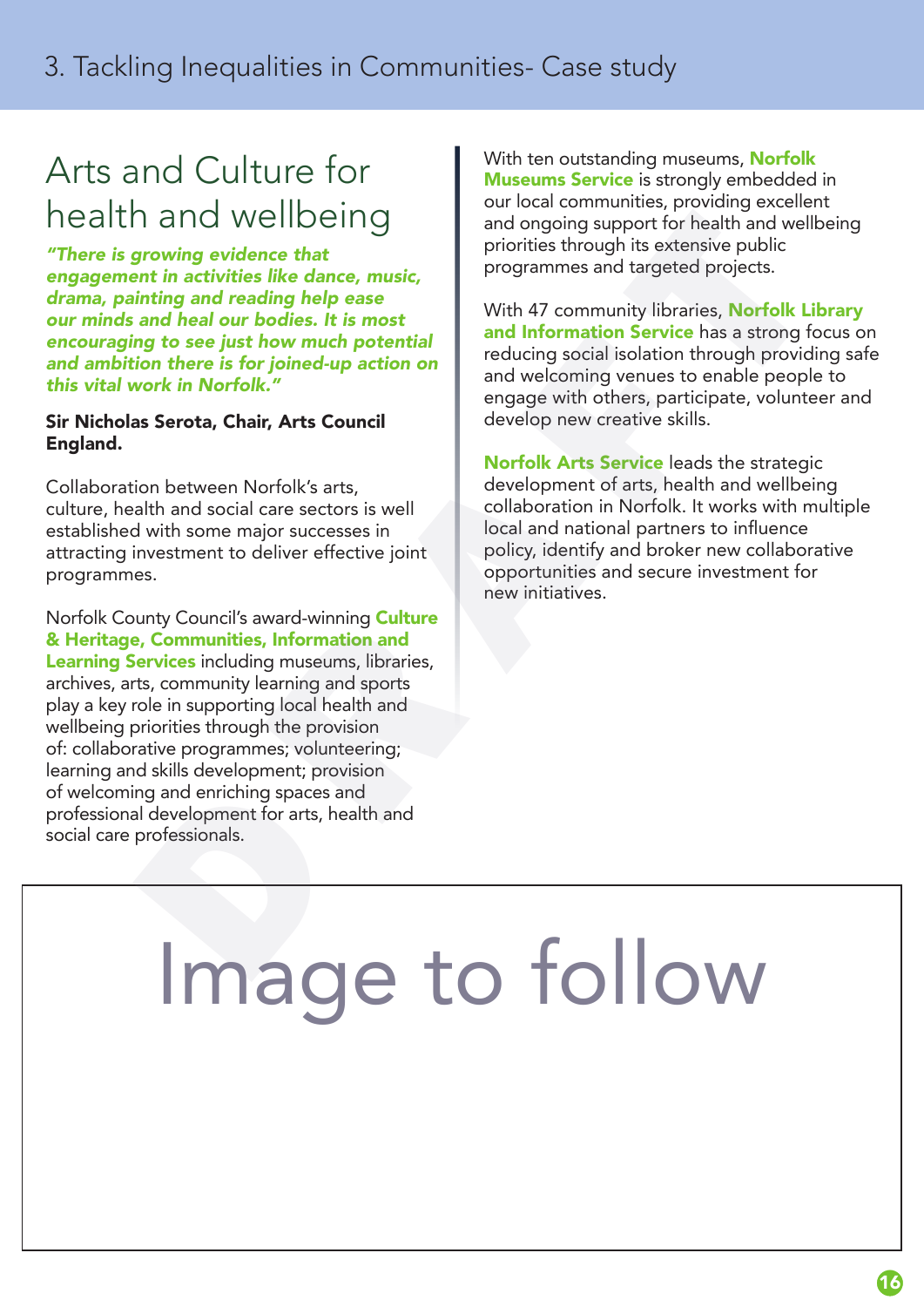### Collaborating in the delivery of people centred care

### Living Independently in Later Life

Whilst life expectancy has risen only half of our retirement years are spent in full health. We will see the largest increases in the number of people over 65 years old.

There are 14,000 people living with dementia now - this is forecast to almost double to 25,000 by 2037 and most of these new cases will be in people aged over 85.

An estimated 23,200 people provide 50+ hours of unpaid care a week.

### Mental health and wellbeing

About 1 in 7 people in Norfolk and Waveney experience a common mental health disorder with long term mental ill health being higher than the average for England.

- 8% of adults were recorded as having depression.
- 1,712 emergency hospital admissions were for intentional self harm in 2016/17.
- About 110 people die each year from suicide.

The number of ill health conditions an individual has contributes to the complexity of how to manage and increases the cost of health and social care.



Norfolk and Waveney frailty pyramid for 65 and over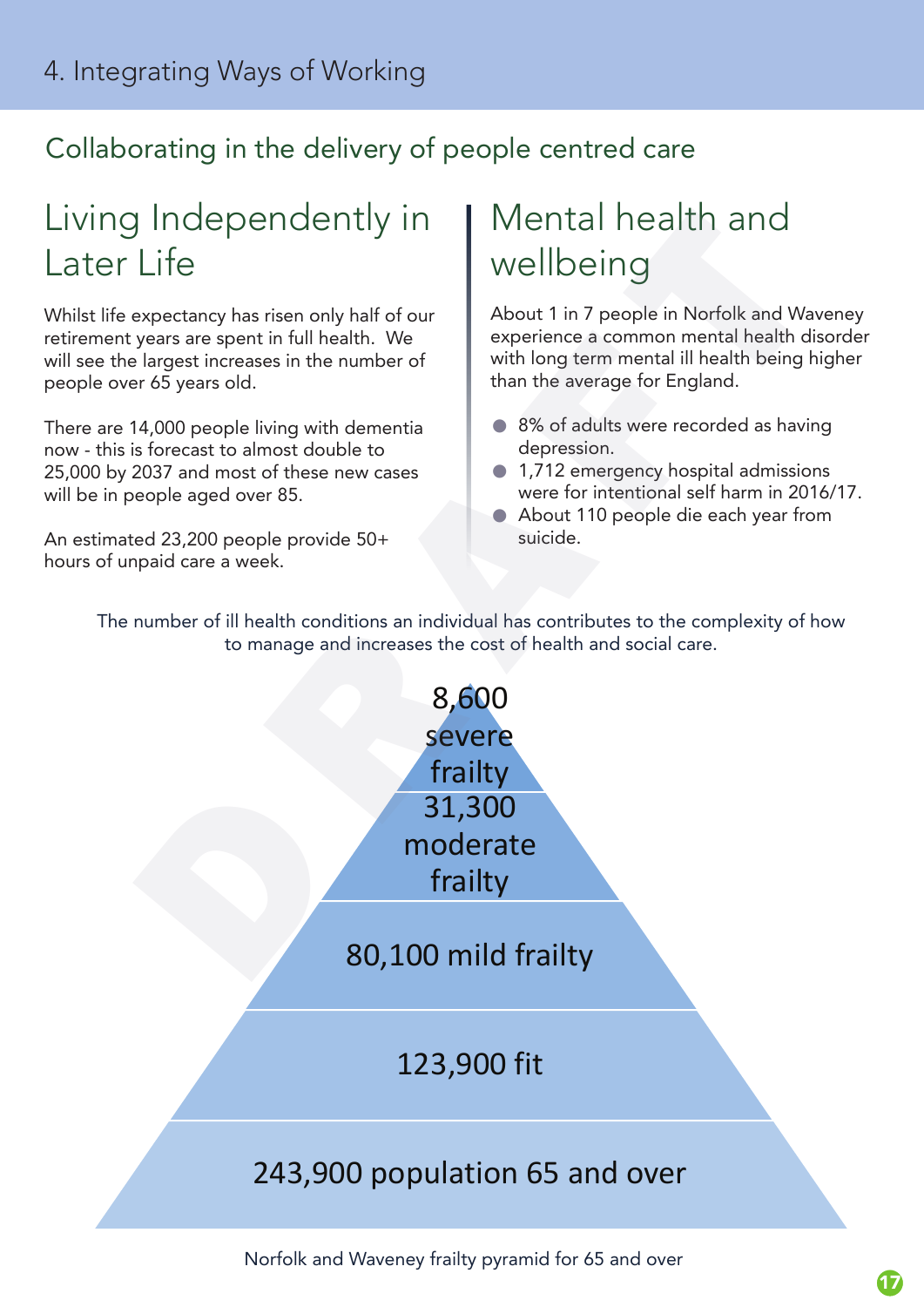### What's important strategically?

We are seeing increasing demand with an ageing population. It is only by working together, in an integrated way, that we can meet the needs of people with more complex health and care challenges, managing with reducing or level budgets. Cally?<br>
Some and with an an integrated way, that we can<br>
bulation. It is only by working<br>
an an integrated way, that we can<br>
bulation is the only by working<br>
an an integrated way, that we can<br>
dementia are becoming more co

We want vulnerable people of all ages to live as long as possible in their own homes and to be independent, resilient and well - having access to early help and person centred care when needed.

Long term mental ill health is associated with significantly poorer physical health and shorter life expectancy.

Working together with and within communities is important to promote good mental health support and wellbeing.

It is also important to recognise the contribution of carers and the support they need.

### Key Challenges

- We are seeing increasing demand with an ageing population.
- Disease patterns are changing: multiple morbidity, frailty in extreme old age, and dementia are becoming more common.
- Ensuring parity of approach between physical and mental health.

### Key measures

### Each HWB organisation can clearly report to the HWB how they are:

1. Prioritising promoting independence and healthy later life both at a policy level and in decision-making.

2. Contributing to the Sustainability & Transformation Partnership's Strategy.

### Priority actions

### We will ensure integrated ways of working by:

- Collaborating in the delivery of people centred care to make sure services are joined up, consistent and makes sense to those who use them.
- Working together to promote the important role of carers and the support they may also require.
- **Embedding integrated approaches** in policy, strategy and commissioning plans.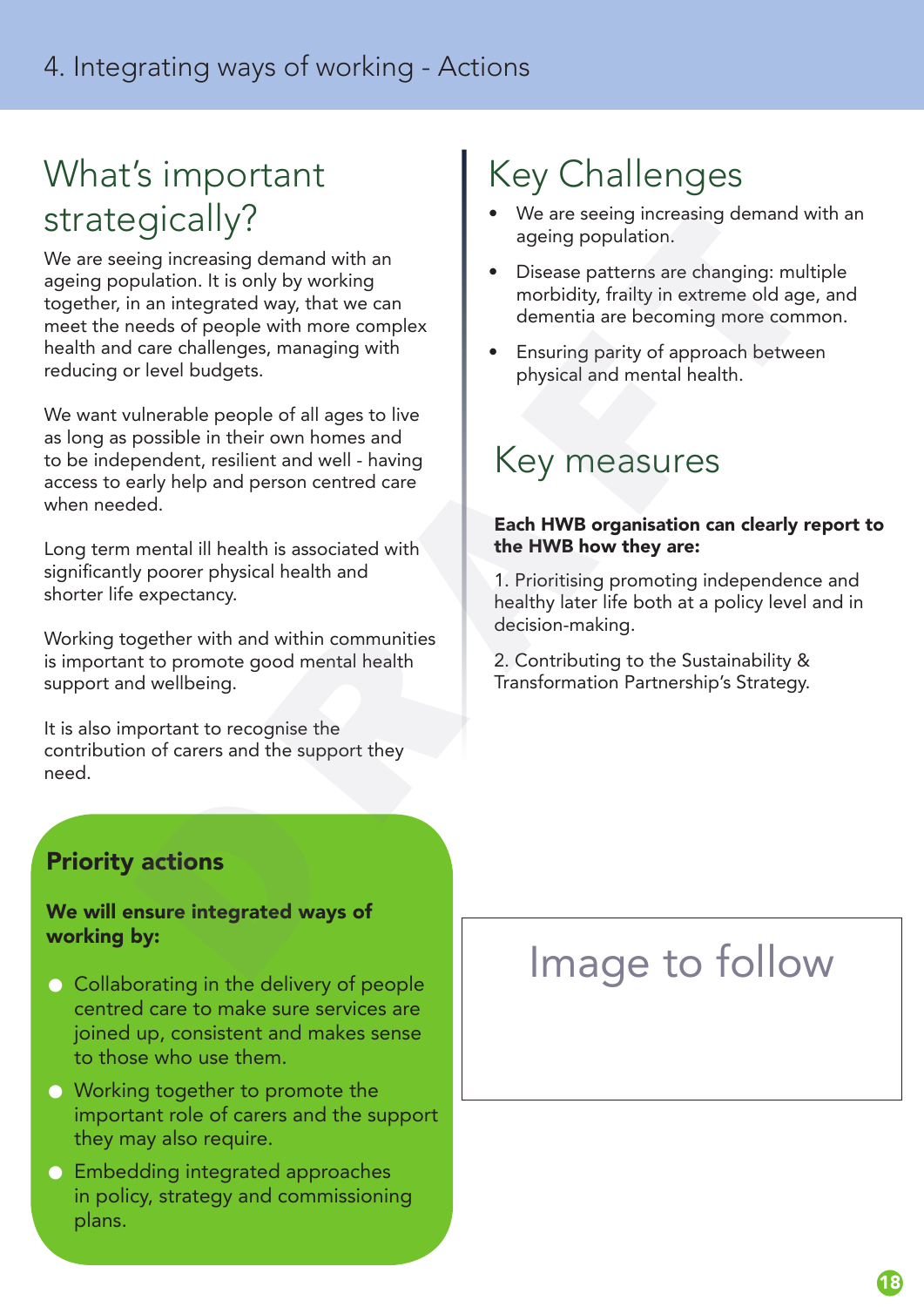### History of dementia partnerships in Norfolk

Dementia as a priority for Norfolk has been championed by a series of partnership groups over the years: The Norfolk Older People's Strategic Partnership, the Dementia Strategy Implementation Board, the Norfolk and Waveney Dementia Partnership and more recently the Dementia Academy.

### Areas of focus continue to include:

- Early diagnosis and a gap free pathway for people with dementia and their carers.
- **Improving advice and Information.**
- **Launch of www.dementiafriendlyNorfolk.** com.
- Support for employers with a resource pack – addressing an ageing workforce, early onset dementia and more of us becoming carers.
- Medication advice a leaflet detailing medication effects.
- Life stories as a resource to support stages of dementia.
- Prevention research and evidence-based approaches to prevent and delay the onset of dementia.
- Involvement as a 'critical friend' in the dementia subgroup of the Norfolk and Waveney Sustainability & Transformation Partnership's Mental Health work stream.

# Image to follow Example the Norfolk has been<br>
as a priority for Norfolk has been<br>
and the Norfolk Colore People's<br>
and the Norfolk Distribution of www.dementiafriendly<br>
action Board, the Dementia Strategy<br>
Dementia Partnership and more<br>
D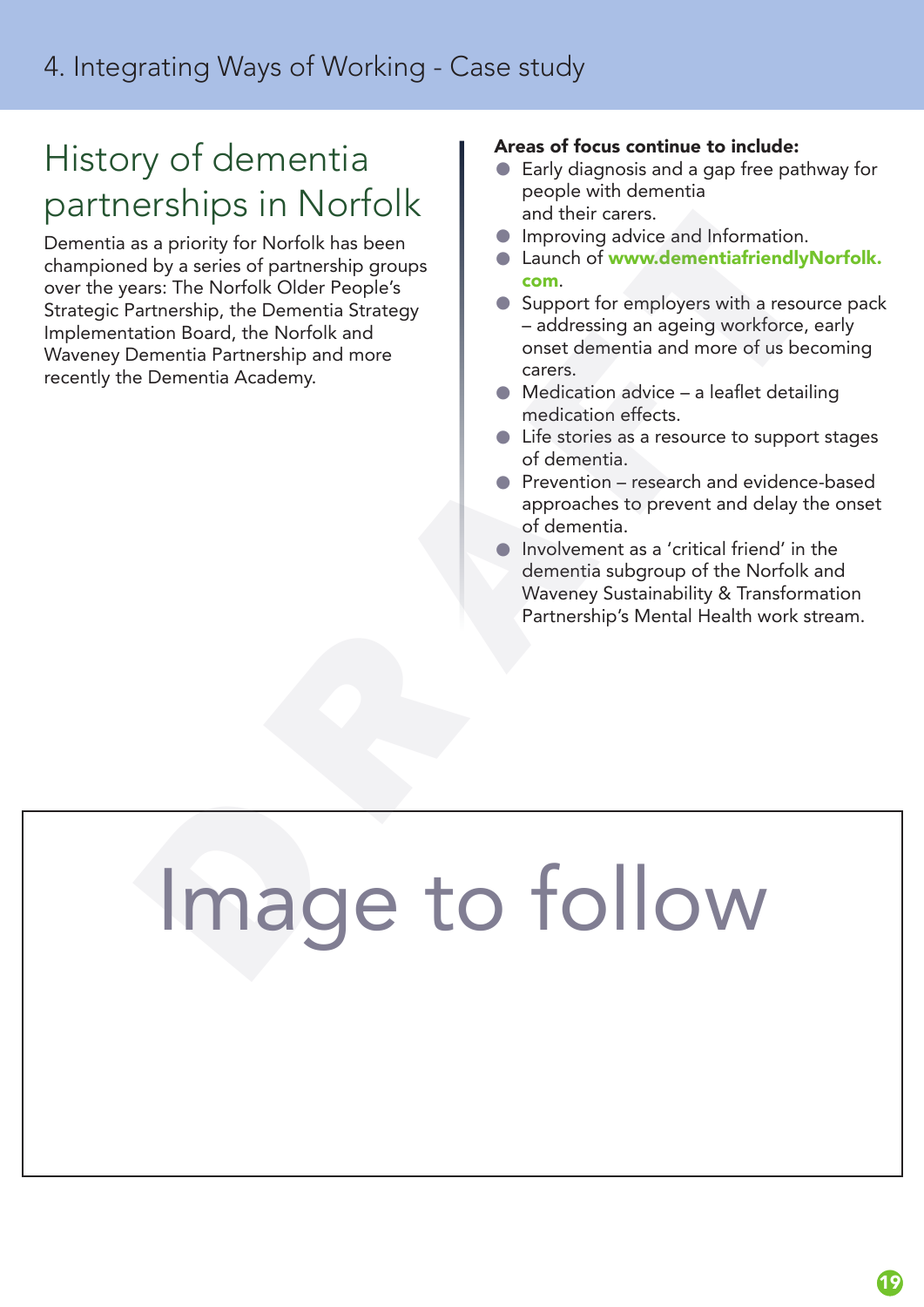### Promoting independence in older age

Physical activity has been introduced into Norwich care settings by **Active Norfolk** through the Mobile Me scheme.

Jack, in his 90s, lives in an area where there is little interest in socialising as a community. He was inactive and rarely left his flat. Through Mobile Me Jack is now playing a sport he enjoyed in his youth - *''I feel better in myself as I can play table tennis again. I'm surprised I still have the touch''.* the scheme.<br>
Sons, lives in an area where there is little interest in socialising as a community.<br>
In fear better in myself as I can play table tennis again. I'm surprised I still have<br>
the enloyes a physical activity coor

Norse Care employs a physical activity coordinator for their housing schemes. *"We have seen an*  increase in physical abilities, improvements in confidence and general wellbeing. There are *also new social groups forming".*

Cotman Housing has secured funding in order to embed physical activity in their homes. Age UK has integrated physical activity into the **Agewise** project.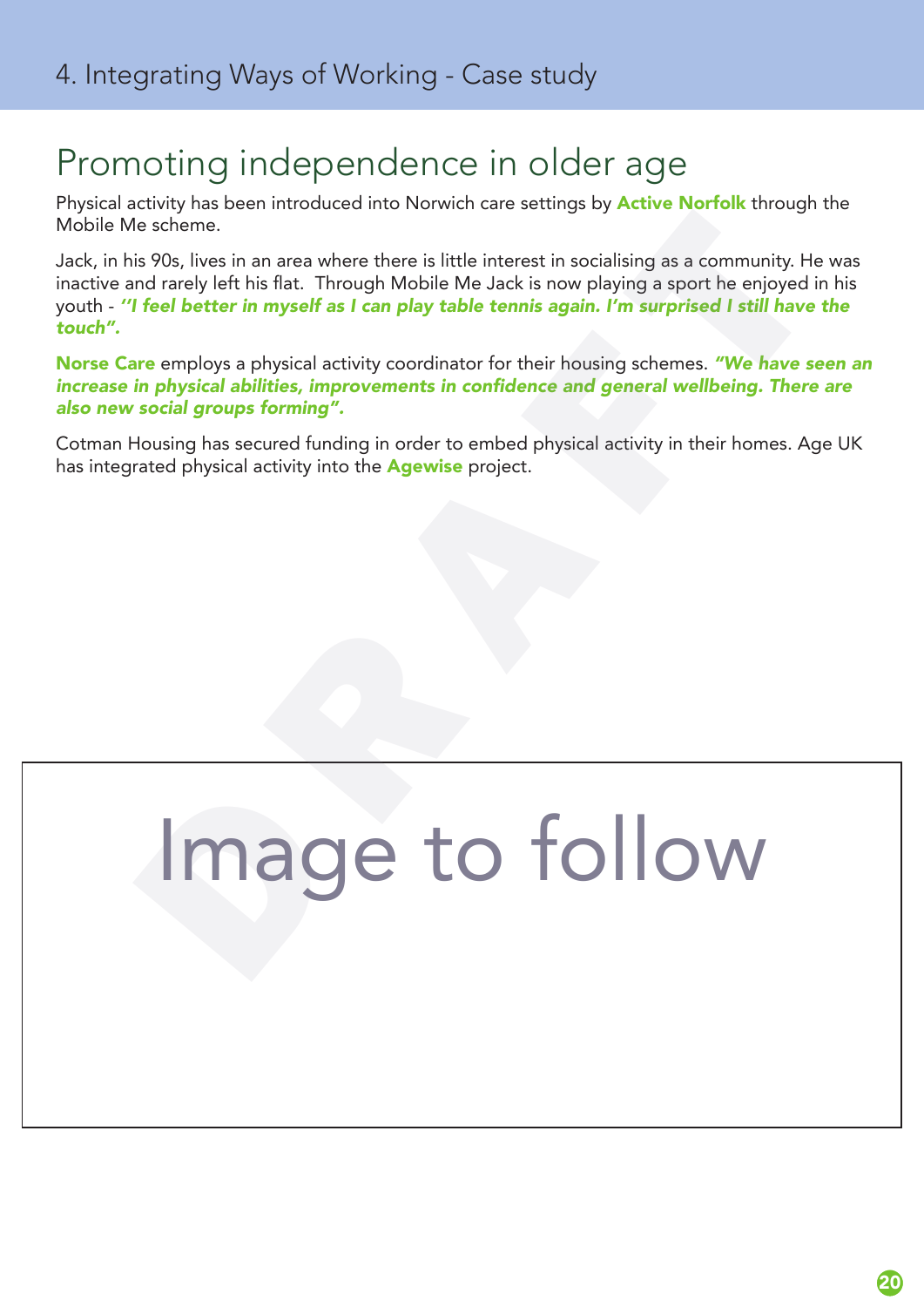### Improving mental health and wellbeing

Norwich Theatre Royal's **Creative Matters** includes performances and workshops to think about important societal and personal issues. This included sessions on men's mental health, stigma, and male suicide - sessions on dementia and homelessness are planned for 2018/9.

MensNet in Norfolk brings together organisations with a strategic interest in mental health. All to Play For is aimed at men struggling with mental health issues. John, 24, participates weekly:

### "It has been very beneficial for me dealing with my mental health, boosting my confidence, *and helping improve my people skills".*

The 12th Man project identified barber shops as positive spaces where discussions could happen. Barbers are trained in Mental Health First Aid and subtle prompts are used to encourage these discussions. This **Healthy Norwich** project won a national award in November 2017. Theatre Royal's Creative Matter is included sessions on men's mental health, stigntate and orchasing stores. This included sessions on men's mental health, stigntide - sessions on dementia and homelessness are planned for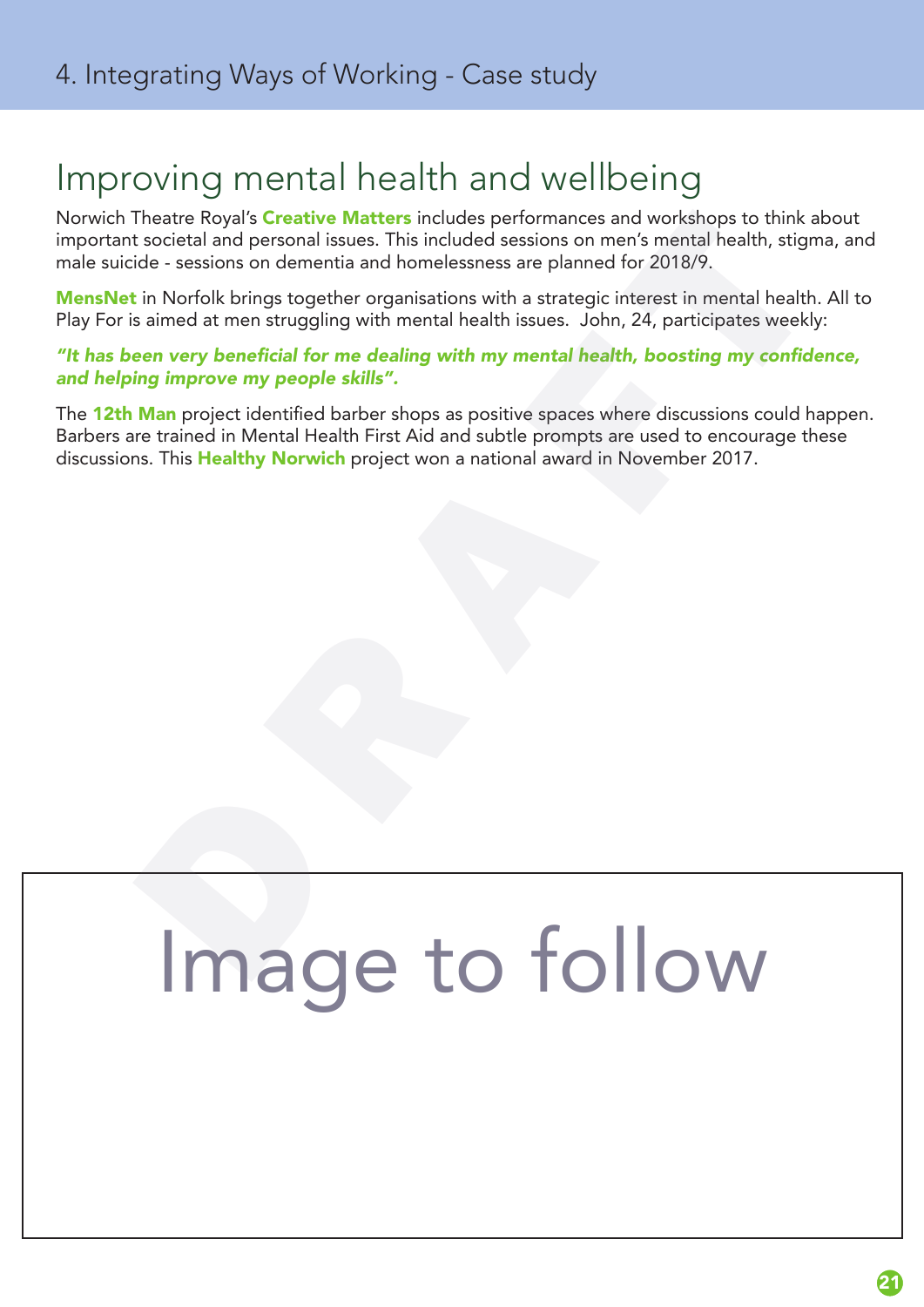### Working together to achieve joint outcomes

### We commit to:

- Identifying the actions that each HWB partner will take in delivering our strategy, either through partners' existing plans or new initiatives.
- Developing an implementation plan so we can focus on the important things we have agreed to do together.
- Holding ourselves to account and be an accountable public forum for the delivery of our priorities.
- Monitoring our progress reviewing data and information which impact on our agreed outcome measures.
- Carrying out in-depth reviews to understand the impact we are making.
- Reporting on our progress to the HWB – challenging ourselves on areas where improvements are needed and supporting action to bring about change.
- Keeping our Strategy live reflecting the changes as we work together towards an integrated system.

# Image to follow Figure the content of the content of the content of the independent of the independent of the material of plans or new initiatives.<br>
For a strengthe method of the independent of the independent of the increase where improv